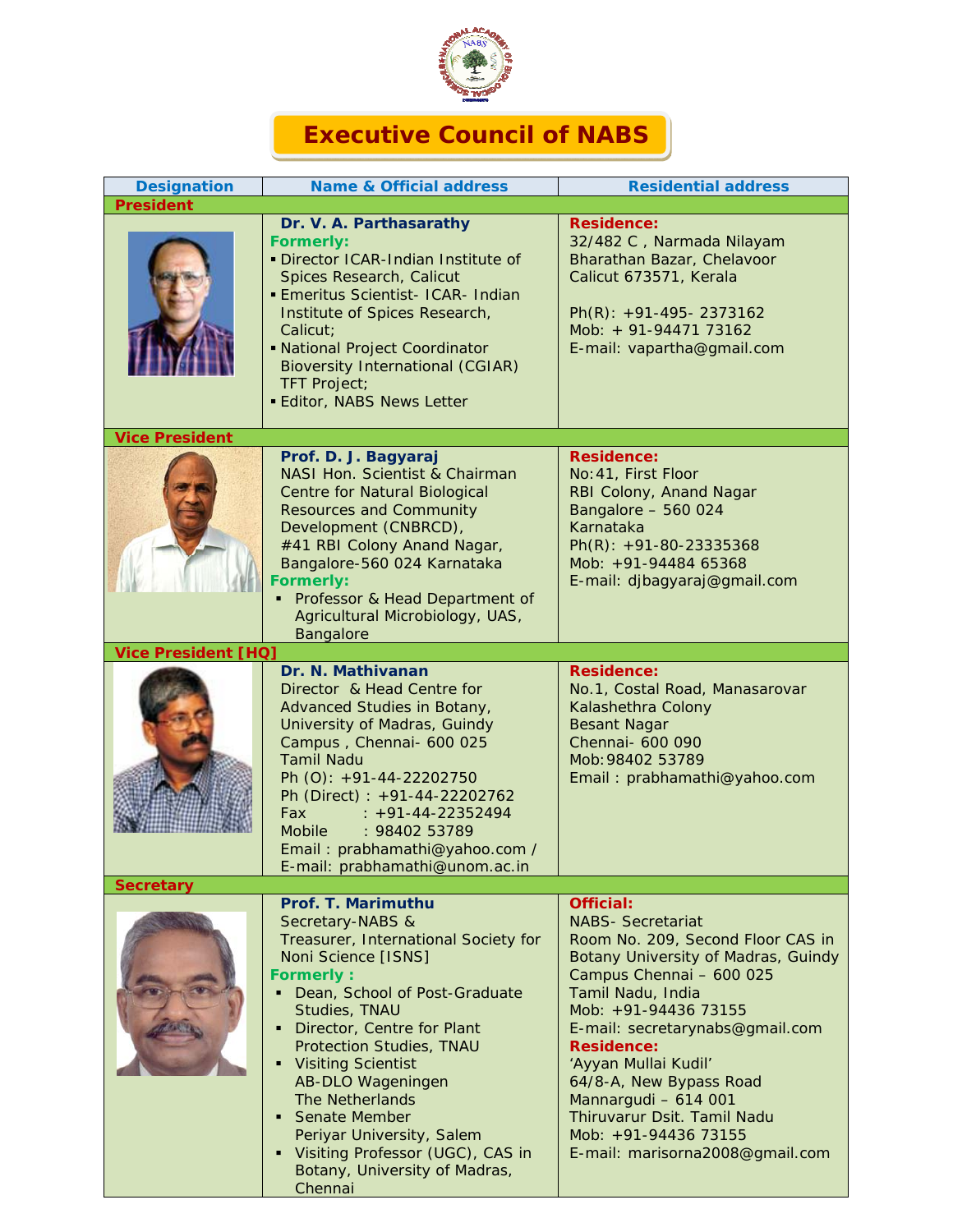| <b>Treasurer</b>                    |                                                                                                                                                                                                                                                                                                                |                                                                                                                                                                                                                                                        |  |  |
|-------------------------------------|----------------------------------------------------------------------------------------------------------------------------------------------------------------------------------------------------------------------------------------------------------------------------------------------------------------|--------------------------------------------------------------------------------------------------------------------------------------------------------------------------------------------------------------------------------------------------------|--|--|
|                                     | Dr. T. L. Baskaran<br>Founder Treasurer, NABS<br><b>Formerly:</b><br>• Professor & Head, Agricultural<br>Research Station, Virinjipuram<br>(TNAU)                                                                                                                                                              | <b>Residence:</b><br>Plot No.125, 3rd Street PCK Nagar<br>Vallimalai Road, Katpadi Vellore -<br>632 007, Tamil Nadu<br>$Ph(R): +91-416-2296225$<br>Mob: +91-94863 66663<br>E-mail: tlb.baskaran@gmail.com                                              |  |  |
| <b>Editor - NABS Newsletter</b>     |                                                                                                                                                                                                                                                                                                                |                                                                                                                                                                                                                                                        |  |  |
|                                     | Dr. S. Nakkeeran<br>Editor - NABS Newsletter &<br>Professor of Plant Pathology<br>Centre for Plant Molecular Biology and<br>Biotechnology<br>Tamil Nadu Agricultural University,<br>Coimbatore- 641 003                                                                                                        | <b>Residence:</b><br>5A, Sri Ayya Illam<br>Anez Garden (Next to KRK Nagar) II<br>street, Veerakeralam<br>Coimbatore- 641 007<br>$Ph(O): +91-422-6611226$<br>Mob: 75984 89226<br>E-mail: nakkeeranayya@gmail.com<br>nakkeeransingai@yahoo.com           |  |  |
| <b>Members of Executive Council</b> |                                                                                                                                                                                                                                                                                                                |                                                                                                                                                                                                                                                        |  |  |
|                                     | Dr. Chenna Reddy Aswath<br>Principal Scientist & Head Division of<br>Floriculture & Medicinal Crops, ICAR-<br>Indian Institute of Horticultural<br>Research, Bangalore - 560 089<br>Karnataka<br>Ph(O): +91-80-28466420<br>Fax: $+91-80-28466291$<br>Email: Aswath.C@icar.gov.in                               | <b>Residence:</b><br>#2397, 15th B Cross<br>24th Main, HSR I Sector Bangalore-<br>560 102<br>$Ph(R): +91-80-22276253$<br>Mob: 99025 22229; 99025 44449<br>Emergency: +91-94490 36253<br>E-mail: aswathiihr@gmail.com                                   |  |  |
|                                     | Dr. M. Chinnadurai<br><b>Formerly:</b><br>· Professor (Agricultural Economics),<br><b>CARDS</b><br>· Director, Centre for Agriculture and<br><b>Rural Development Studies</b><br>(CARDS), Tamil Nadu Agricultural<br>University Coimbatore - 641 003                                                           | <b>Residence:</b><br>12, Vinayaga Layout United Nagar,<br>Veerakeralam Coimbatore - 641 007<br>$Ph(R): +91-422-2431472$<br>Mob: 94430 80887<br>E-mail: mcdurai@hotmail.com                                                                             |  |  |
|                                     | Dr. M. Deiveeka Sundaram<br><b>Formerly:</b><br>Professor & Head Department of<br>Microbiology, Faculty of Agriculture<br>Annamalai University, Chidambaram,<br><b>Tamil Nadu</b>                                                                                                                              | <b>Residence:</b><br>37 / 133, East Car Street<br>Chidambaram - 608 001<br><b>Tamil Nadu</b><br>Ph(R): $+91-4144-221595$<br>Mob: 94430 93920<br>Email: deiveekasundaram@yahoo.co.in                                                                    |  |  |
|                                     | Dr. B. N. Hazarika<br>Dean.<br>College of Horticulture and Forestry &<br>College of Agriculture, Nodal Officer,<br>IDP-NAHEP, CHF, Central Agricultural<br>University, Pasighat-791102,<br>Arunachal Pradesh, India<br>Ph(O): $+91$ 368 2224887(O)<br>Fax: +91 368 2225066<br>Mob: 70051 08240;<br>94852 36773 | <b>Residence:</b><br>Type V Quarters, Dean's Residence,<br>College of Horticulture and Forestry,<br>Central Agricultural University,<br>Pasighat, Arunachal Pradesh<br>$Ph(R): +91-368-2224887$<br>Mob: 70051 08240<br>Email: bnhazarika13@yahoo.co.in |  |  |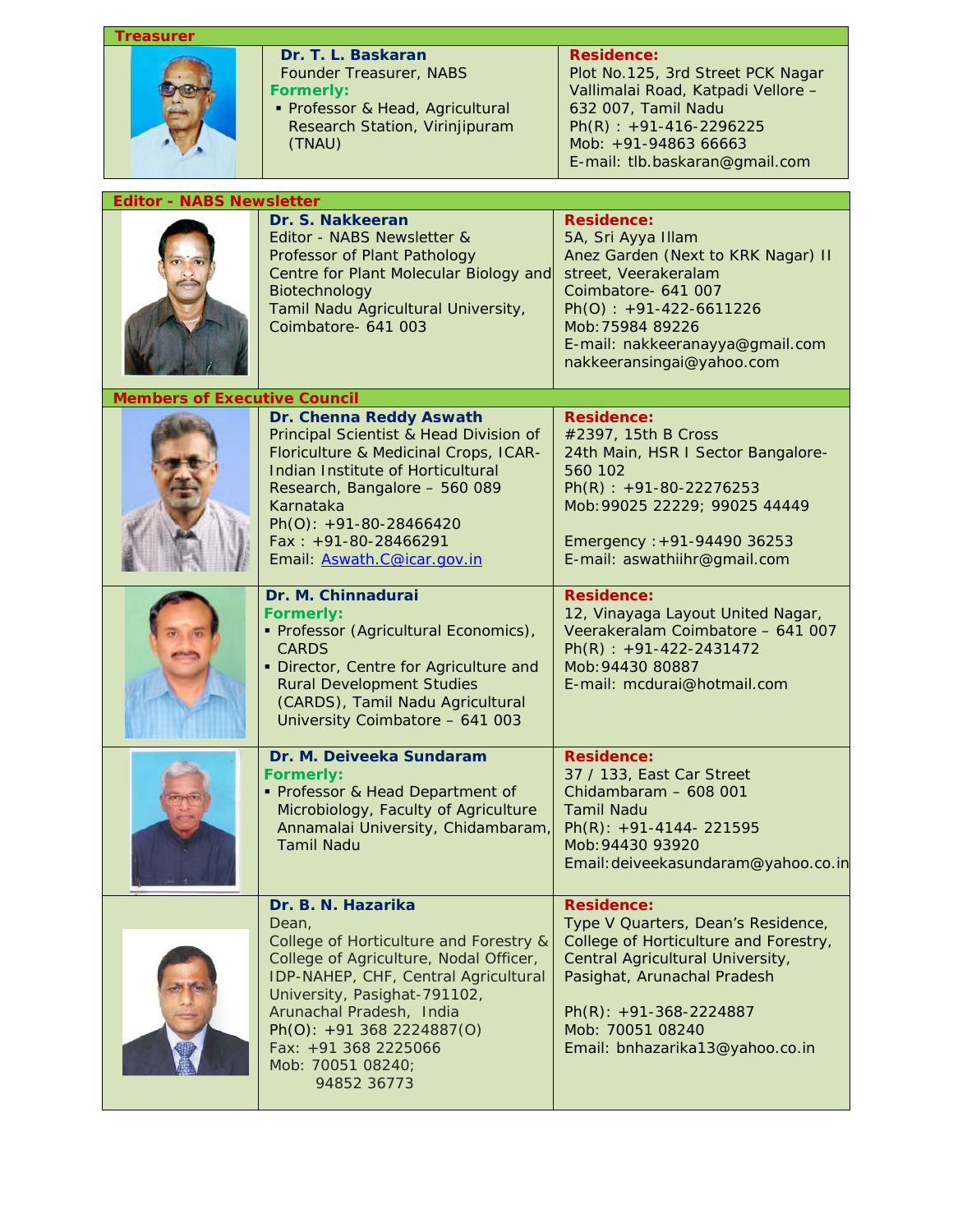| Dr. A. Kumar<br>Principal Scientist (Plant Pathology)<br>Room No: 23, Division of Plant<br>Pathology, ICAR- Indian Agricultural<br><b>Research Institute</b><br>New Delhi-110012, India<br>Mob: +91-95408 29009<br>E-mail: kumar@iari.res.in                                                                                                                                                                                                                                   | <b>Residence:</b><br>3-47, Srigokulam Gandhipuram Road,<br>Parakkai- 629 601 Kanyakumari Dist.,<br><b>Tamil Nadu</b><br>Ph(R): $+91-465-2286810$<br>Email: kaundy@yahoo.com                                                                                                                                                |
|--------------------------------------------------------------------------------------------------------------------------------------------------------------------------------------------------------------------------------------------------------------------------------------------------------------------------------------------------------------------------------------------------------------------------------------------------------------------------------|----------------------------------------------------------------------------------------------------------------------------------------------------------------------------------------------------------------------------------------------------------------------------------------------------------------------------|
| Dr. (Mrs.) B. Meena<br>Associate Professor (Plant Pathology)<br>Coconut Research Station (TNAU)<br>Aliyarnagar, Pollachi-642 101<br>Coimbatore Dist., Tamil Nadu<br>Ph(O): +91-4253-288722                                                                                                                                                                                                                                                                                     | <b>Residence:</b><br>No.3, Sri Vari Residency Siruvani<br>Road Vadavalli, Coimbatore- 641 041<br>Mob: 98420 67785<br>Email: meepath@rediffmail.com                                                                                                                                                                         |
| Dr. P. Nallathambi<br>Principal Scientist (Plant Pathology)<br>Indian Agricultural Research Institute,<br>Regional Station Wellington -643 231<br>The Nilgiris District, Tamil Nadu<br>Ph(O): +91-423-2234796<br>$Fax: +91-423-2230416$                                                                                                                                                                                                                                        | <b>Residence:</b><br>192/4, Lakhsmi Nivas Railey<br>Compound Coonoor-643 201 The<br><b>Nilgiris</b><br>Mob: 94887 73120;<br>82203 74322<br>Email: nallathambiiari@gmail.com<br>scientist_thambi@yahoo.co.in                                                                                                                |
| Dr. M. Prakash<br>Professor of Crop Physiology<br>Department of Genetics and Plant<br>Breeding, Faculty of Agriculture,<br>Annamalai University,<br>Annamalainagar- 608 002<br><b>Tamil Nadu</b><br><b>Formerly:</b><br>• Professor & Former Head<br>Department of Genetics and Plant<br>Breeding, Faculty of Agriculture<br>Annamalai University<br>Annamalai nagar-608 002<br>Ph (O): +91-4144-238451<br>Mob: 9443405026;<br>96268 53774<br>Email: geeth_prakash@yahoo.co.in | <b>Residence:</b><br>C 2, Kothangudi Flats<br>Annamalai nagar-608002<br>Chidambaram<br><b>Cuddalore District</b><br>Tamilnadu<br>$Ph(O): +91-4144-237378$<br>$Ph(R): +91-4144-239794$<br>Mob: 94434 05026 /<br>96268 53774<br>Email:<br>geeth_prakash@yahoo.co.in                                                          |
| Dr. G. Ramaswamy<br>Chief Administrative Officer,<br>Prof. Dhanapalan College of Art &<br>Science, Kelambakkam Chennai-603<br>103<br><b>Formerly:</b><br>· Principal, AVC College & ARC<br>College, Mayiladuthruai, Tamil Nadu<br><b>I</b> Executive Secretary ARC<br>Visvanathan College Mayiladuthurai,<br><b>Tamil Nadu</b>                                                                                                                                                 | <b>Residence:</b><br>No. 4, Saradha Colony Thiruvilandur<br>South Street Mayiladuthurai-609 001<br><b>Tamil Nadu</b><br>@Chennai<br>CF6, LILAC Amarprakash Apartments,<br>Rajakilpakkam, Chennai-600 073<br>Mob: 98424 25634;<br>94868 25634;<br>98944 28606<br>Email: prof_gramaswamy@yahoo.com<br>gramaswamy52@gmail.com |
| Dr. (Mrs.) Renu Agrawal<br>Project Advisor, Out Reach Programs-<br><b>CSIR-CFTRI Central Food</b><br>Technological Research Institute,<br>Mysore - 570 020<br><b>Formerly:</b><br>• Chief Scientist & Rural Development<br>Coordinator, CSIR-CFRI, Mysuru                                                                                                                                                                                                                      | <b>Residence:</b><br>No.772, 3rd Cross, 3rd Stage<br>Gokulam, Mysuru- 570 002<br>Ph(R): +91-821-2979979<br>Mob: 94482 08142<br>Email: renuagrawal46@rediffmail.com<br>renuagrawal46@gmail.com                                                                                                                              |